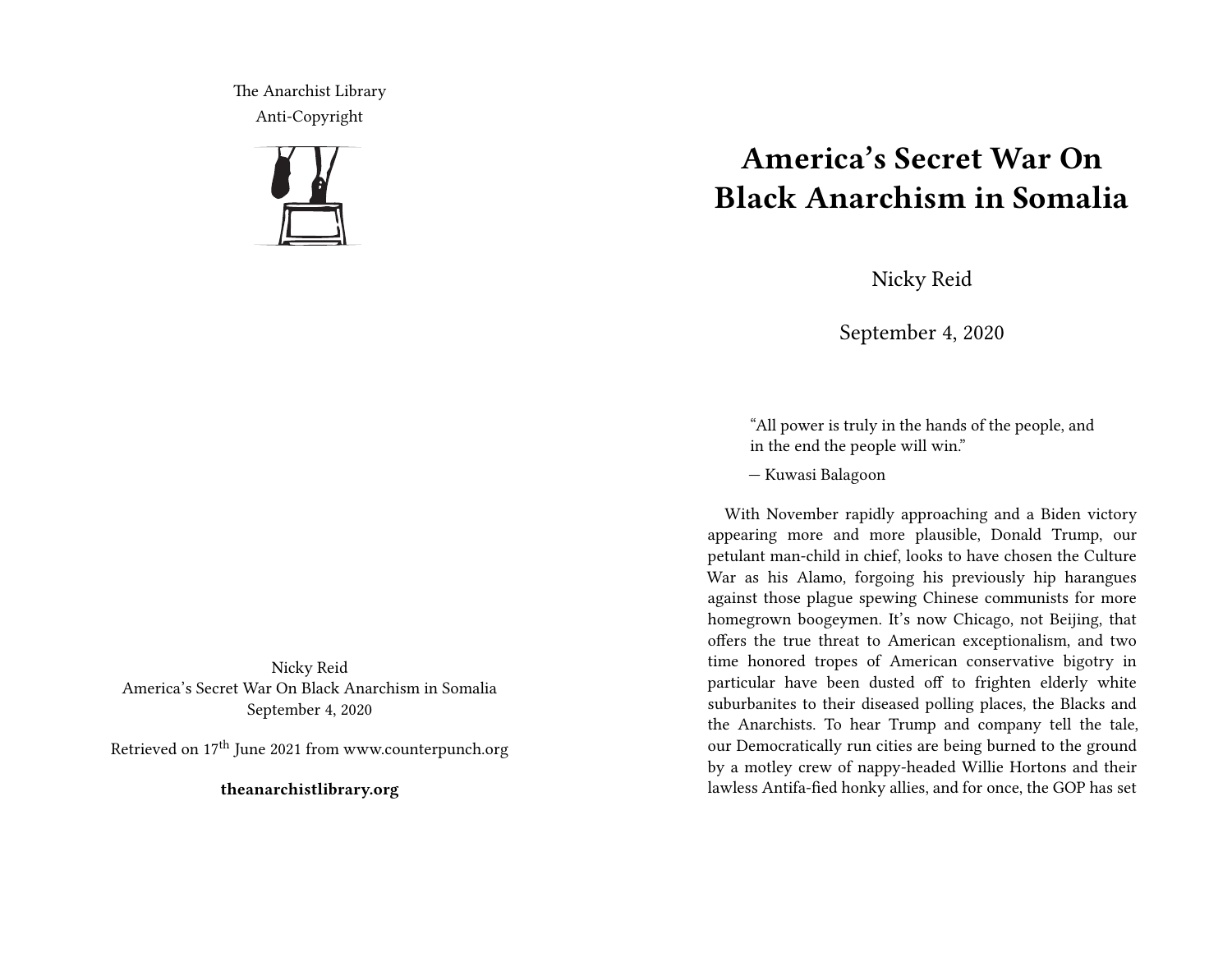their sites on a legit threat to their morally bankrupt way of life.

Anarchism has always been the deadliest foe to authoritarian structures for the simple fact that it's the hardest school of radicalism to commandeer. When done right, there are no leaders to be bought off, no central authority to sabotage, just an autonomous grab bag of pissed off kids shouting "Fuck you, I won't do what you tell me!" Similarly, Black people have always been a minority treated as an existential threat to the majority because of their seemingly unstoppable resilience in the face of unimaginable odds and their generations of startlingly successful resistance to cultural assimilation. The White menace of Anglo-American Capitalism has claimed every pale negro from the Jews to the Irish, but the Blacks have remained its most stubborn foe. Everyone from Hoover to Lenin has observed that if America has a revolutionary class it is the one we brought in chains to build this infernal experiment rotting on the hill. The biggest mistake that Trump and both his slovenly followers and reactionary detractors alike make is assuming that these Turner Classic boogeys, the Anarchists and the Blacks, are mutually exclusive. You can just hear crusty Old Man Biden retorting at a debate, "Anarchists ain't Black!" Oh yes they are, you pandering zombie, yes they most certainly are.

While the majority of the much hyped Antifa allies to Black Lives Matter are most certainly of the pale-faced variety, a growing contingent of young Black urban warriors are embracing a decidedly stateless mindset. One of the most effective and fearsome of this class combatting police aggression in the Seattle area are the Salish Sea Black Autonomists who have expanded the fight against the police state to its womb in the state itself, and this is no anomaly. Black folks have played pivotal roles in the larger American Anarchist Movement going back to Lucy Parsons, and the modern Black Anarchist Movement has its roots in the same gorey gears of

neighborhood of Jilib. Just over two months after Floyd, on July 29th, three children, 8 year old Abukar Ahmad, 12 year old Abdisamad Hussein, and 13 year old Abdullah Mohamad were slaughtered the same way in the same city by the same government that was firing live rounds into Blacks and anarchists and Black Anarchists at the same damn time in cities across America. My question, is where were their signs? Where was their graffiti? Where are the hashtags claiming their names and their black bodies as part of the same damn struggle?

I may not be Black but I am an anarchist, and those names and the courage of the Islamic Courts Union are part of my struggle to break free from the same imperial masters we share. I hope that someday those Black lives matter too, because they matter to me.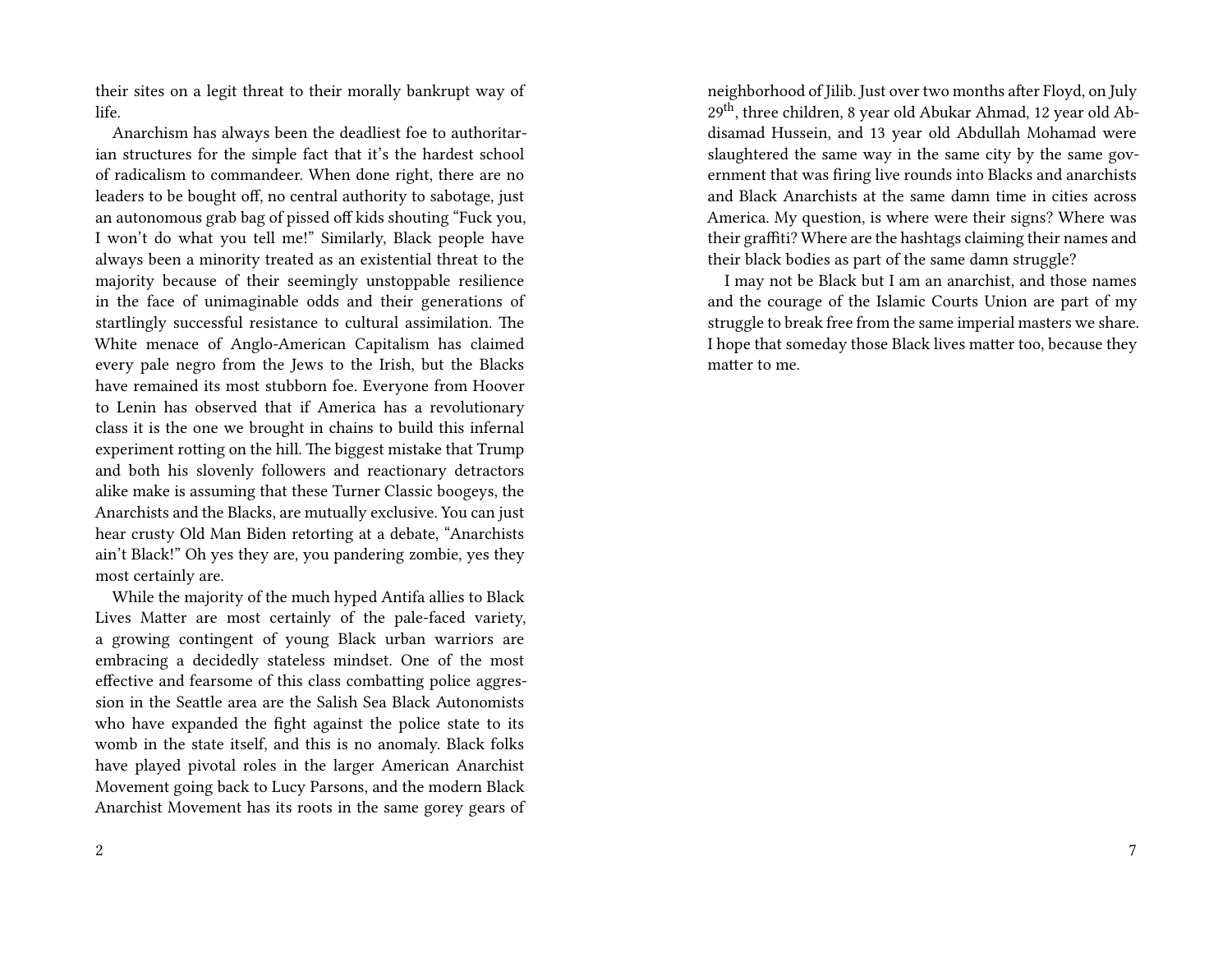empires, the ones we're supposed to appose. We chose phony internationalism over inconvenient solidarity and Black lives were crushed for our closed minded dogma.

It didn't take long for America and its quislings in Kenya and Ethiopia to realize that the only true threat posed by the Courts was the threat of a good example. If Somalia could thrive without a western government babysitter then why not the next clan or the one after that. The farce of arbitrarily drawn borders and jerry-rigged nationalism would disintegrate like sand. It had to be stopped. In 2005 a strange wave of assassinations and disappearances plagued the judges of the Courts. Rumors began to spread of US black ops lurking in the region. Local warlords, displaced and disempowered by the Courts, began to cry "Terrorism!" to western money changers, pointing to the presence of fundamentalists on the Courts. They conveniently left out the fact that the majority of the judges and the majority of the judges disappeared were in fact moderates. Regardless, the warlords and westerners alike seemed keen to frame their war on Black Anarchism as part of the amorphous and endless War on Terror. It paid off when a ragtag coalition of local extremists sympathetic but largely separate from the Courts emerged to lash out in revenge. Al-Shabaab proved to be the perfect boogeyman and the perfect excuse for the US to greenlight a brutal neocolonial Ethiopian intervention in 2007 that crushed the Courts and empowered the terrorists they supposedly came to confront.

Since then Somalia has become a drone strike killing field littered with disposable black bodies. While anarchists rightly observe local victims of American white supremacy like George Floyd, Breonna Taylor, and Freddie Gray as martyrs of the police state, why don't we afford the same respect to their brothers and sisters back in Africa? On April 6, just 49 days before the lynching of George Floyd, Abdl Osman Keerow, Goorar Maday, and a 70 year old woman named Xuailyo Muure Marow were slayn by three American missiles in a densely populated

6

the Prison Industrial Complex that the George Floyd Uprisings have rightfully placed front and center as the root of post-Jim Crow Black oppression.

Imprisoned veterans of the 60's/70's Black Liberation Movement like Ashanti Alston and Kuwasi Balagoon found themselves disgruntled with the limitations of Black Panther Maoism behind bars and embraced a radical blend of Black Nationalism and Afrocentric Anarchism that looked towards traditional African tribal societies for inspiration above the White liberal chauvinists of the much celebrated European Enlightenment. This synthesis of post-modern identity politics and stateless resistance served as a major influence for my own idiosyncratic post-White interpretation of Queer Anarchism. But Black statelessness stretches well beyond our borders and Seattle isn't the first place America has declared war on it. Back in the Dark Continent of Africa itself, the American War Machine has waged a decades long campaign against Black Anarchism on the Horn of Africa, and all anarchists do themselves and their comrades a great disservice to ignore this battle just because it rarely captures the attention of the mainstream media.

Somalia's turbulent modern history is sadly less than unique for a former African colony. Once a prosperous guild of sultanates maintaining one of the regions most important shipping routes, by the Twentieth Century Somalia had been chewed up and spit out by the Portuguese, the Ottomans, the British, and the Italians. After the empire shifting cataclysm of the Second World War, the British arbitrarily partitioned the Muslim Somali people between what is now recognized as Somalia and the Western allied Christian Monarchy of Ethiopia. The US consistently sided with the deeply Islamaphobic Ethiopians in there numerous attempts to subjugate the quasi-socialist Somali Republic until Ethiopia itself fell to a Marxist-Leninist military junta known as the Derg in 1974.

It didn't take us long to not only shower Somalia's creepy Hitler-stashed strongman Siad Barre in American Dollars and